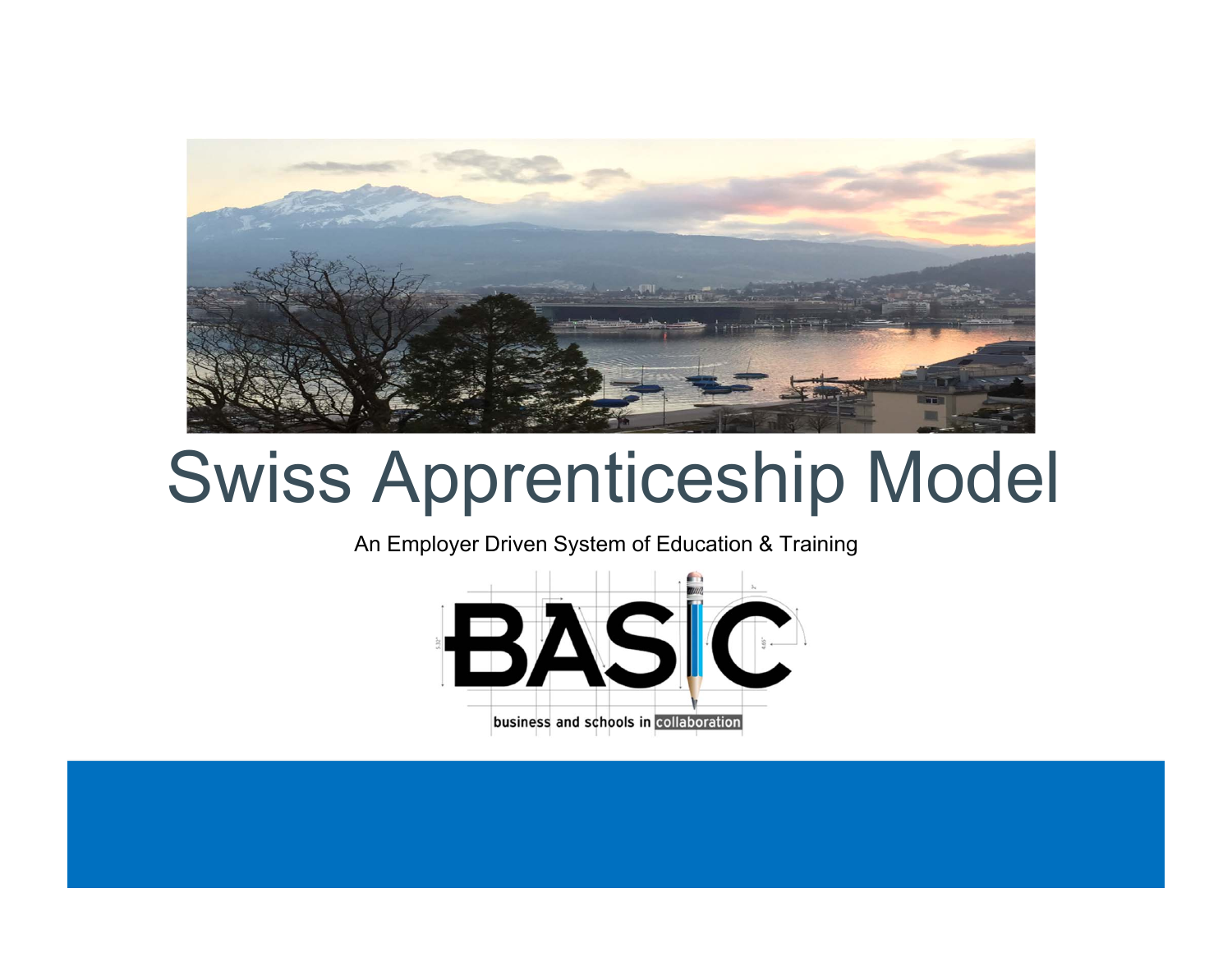## Swiss Profile

- 3.2% unemployment
- <4% youth unemployment rate
- 8.2 million population
- 580,000 businesses
- 70% of all students choose apprenticeships, no stigma most CEO's have been apprentices
- 40% of companies participate in the the program
- About 97% of all students have graduated with a VET Diploma (Vocational Education & Training) or other high school degree

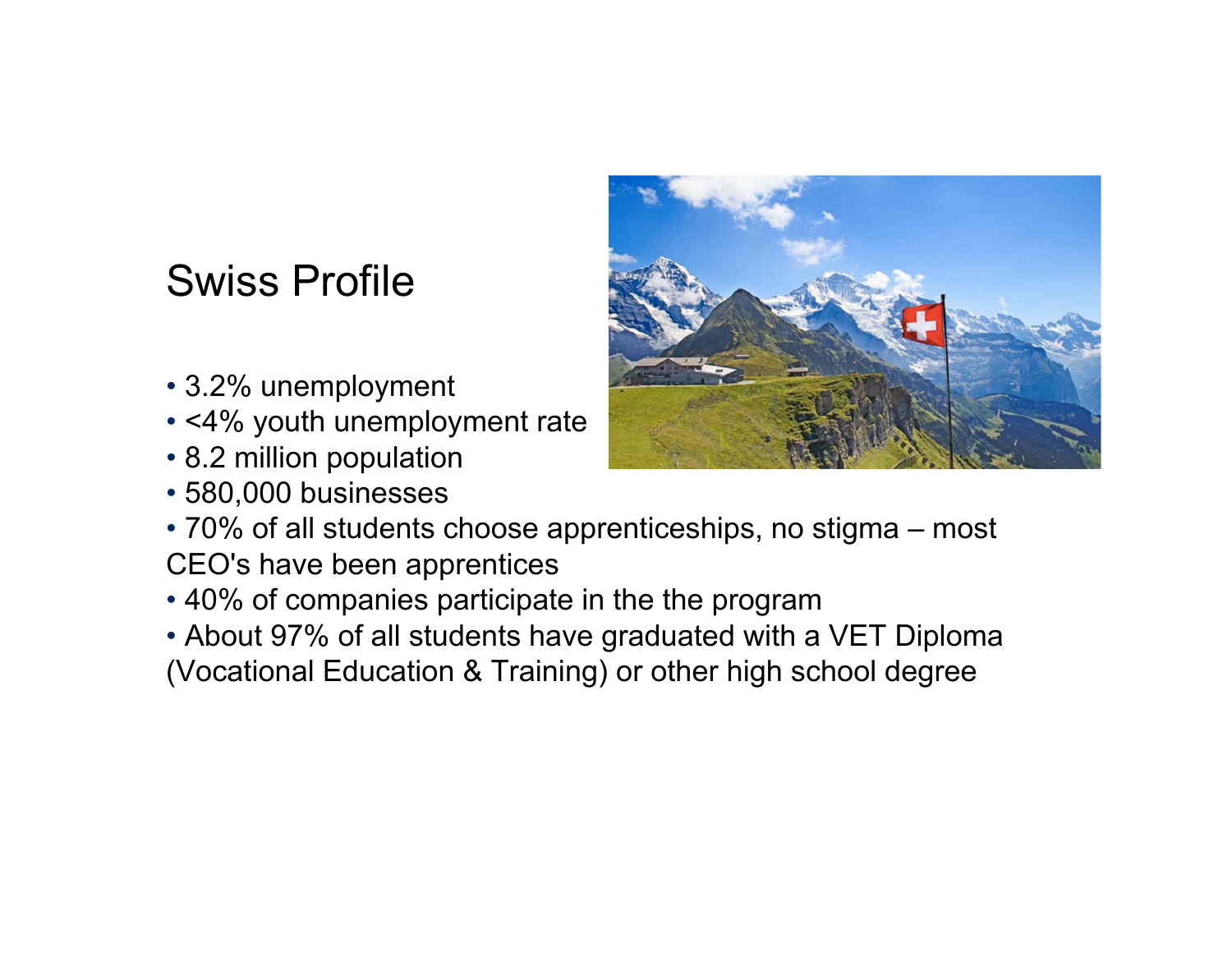# Apprenticeship



System • Similar coursework Kindergarten through 10th grade.

• Practical work experience education starts at age15 and typically lasts 2-4 years. Hybrid of HS and community college vocational training.

•3-4 days/week hands on work experience , 1-2 days/week in classroom

•Company nor student are bound to each other after training.

•Permeable system that allows youth to choose a career pathway, change industries and move on to specialized certifications or higher education.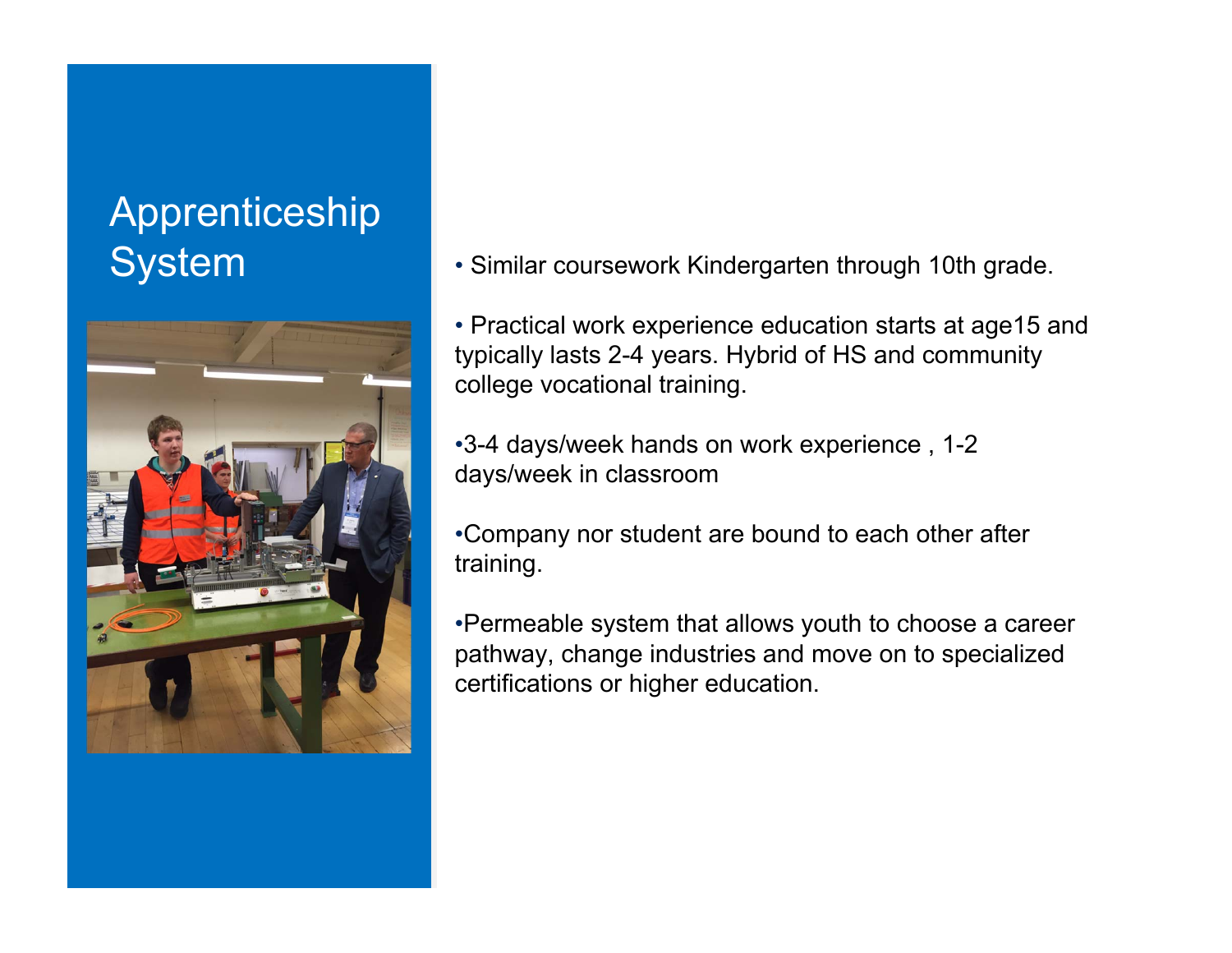

The permeable system allows for all paths to result in whatever degree of education is desired with little to no backtracking, duplicative education, or dead-ends.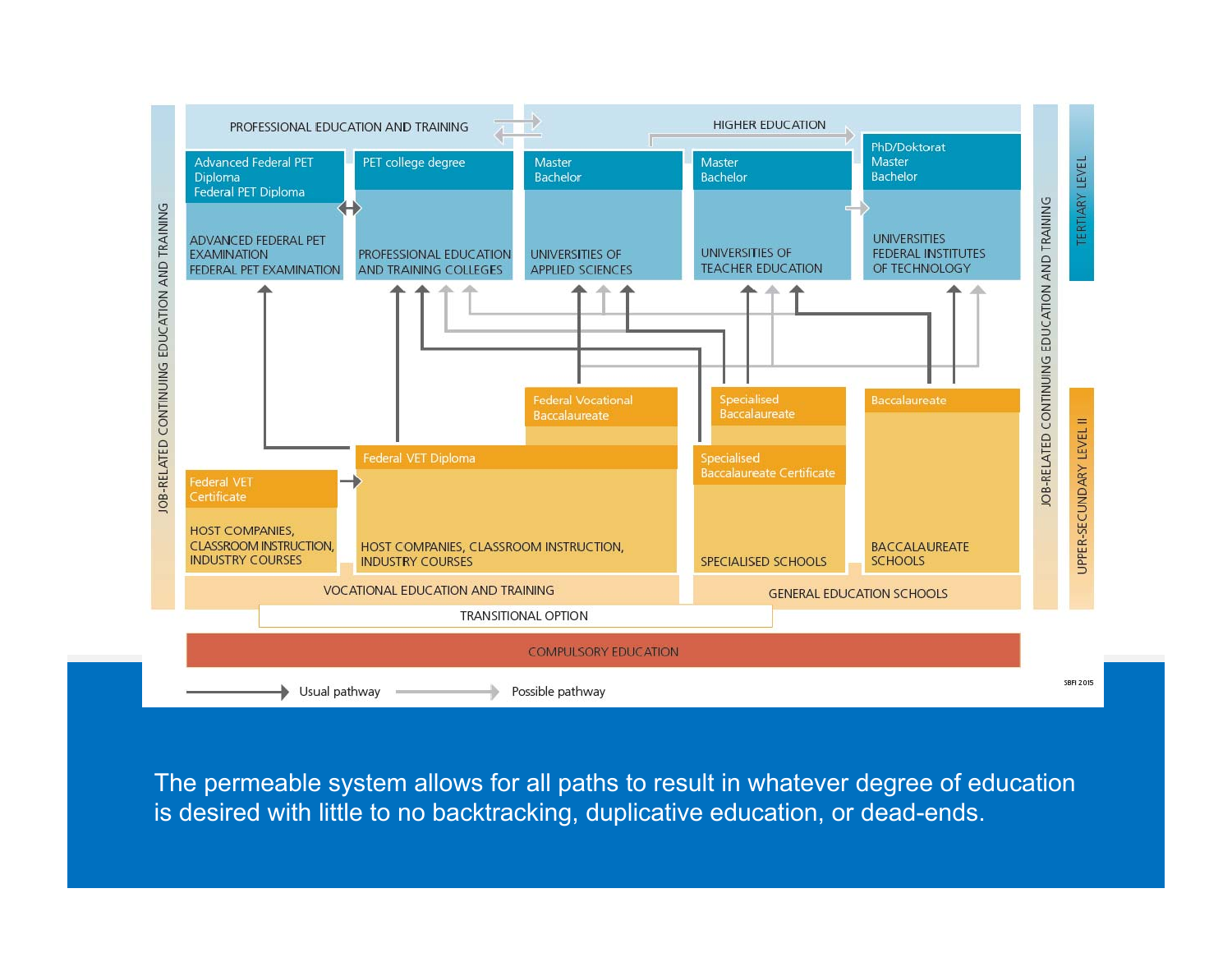### The Swiss System- Theory & Practice

- • Dual track education of theory (classroom) and practice (on-the-job)
- VET students earn wages while working for host companies
- • Companies teach students practical skills related to nationally approved training guidelines
- • Intercompany training centers provide the "early practice" for students to learn industry specific skills and knowledge





**Theoretical skills** 

In-company training Learning on the job 3 to 4 days per week

Intercompany **courses Basic skills Block courses** 40 to 50 days

 $(1<sup>st</sup>$  and  $2<sup>nd</sup>$  year)

#### **Vocational schools**

**Theoretical** knowledge

1 to 2 days per week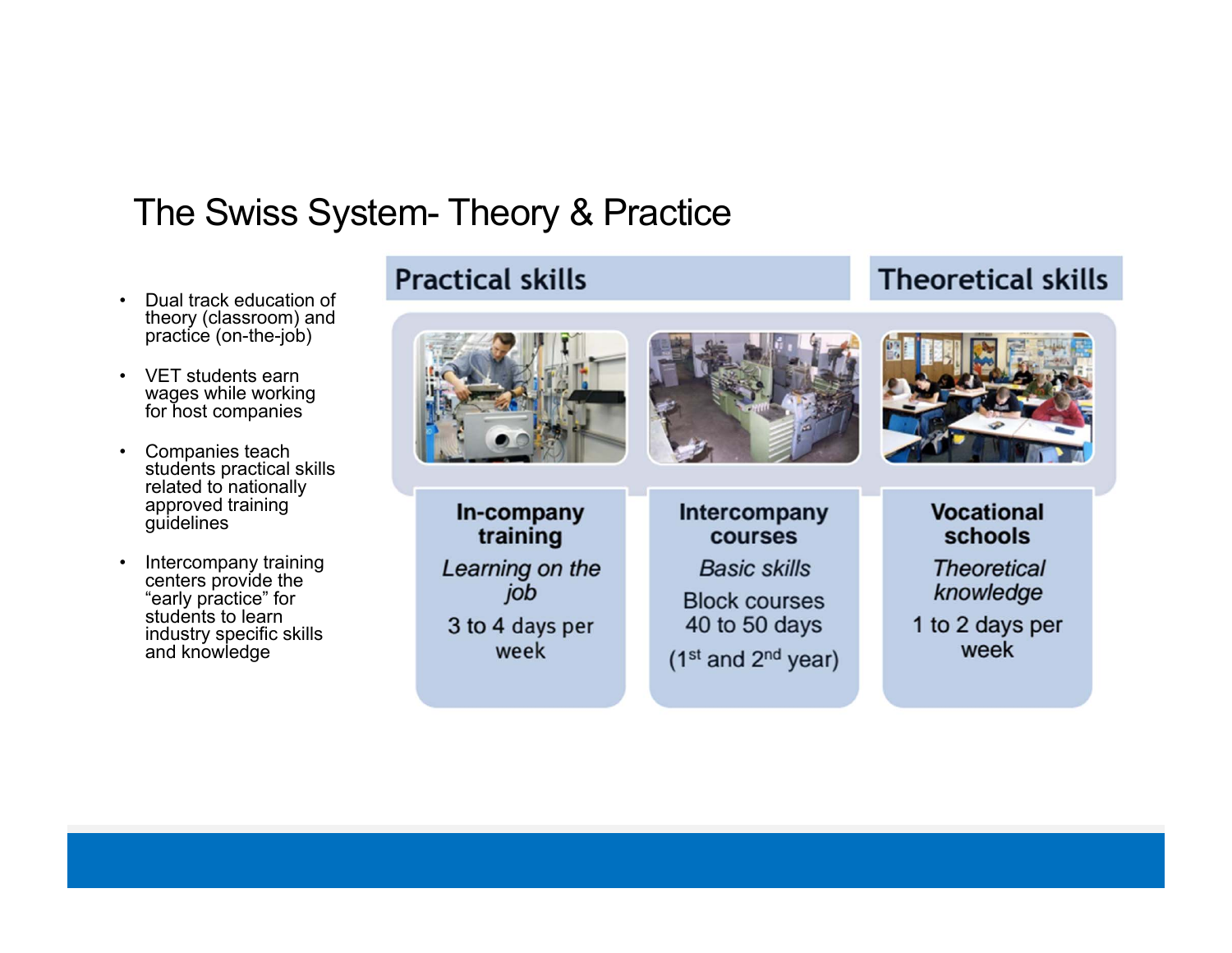## System Elements

•Federal responsibilities: system oversight, apprenticeship accreditation and testing

•Cantons (states): Local governments similar to our School Districts that are responsible for running the classroom curriculum and providing career guidance to students

•Private Companies: Over 230 approved occupations trained in apprenticeships at over 40% of all companies in Switzerland

• Many models for private sector training but most industry clusters belong to an association that provides standardized training approved by both industry and government

• Industry Associations include banking & finance, healthcare, technology, transportation, manufacturing, hospitality, etc.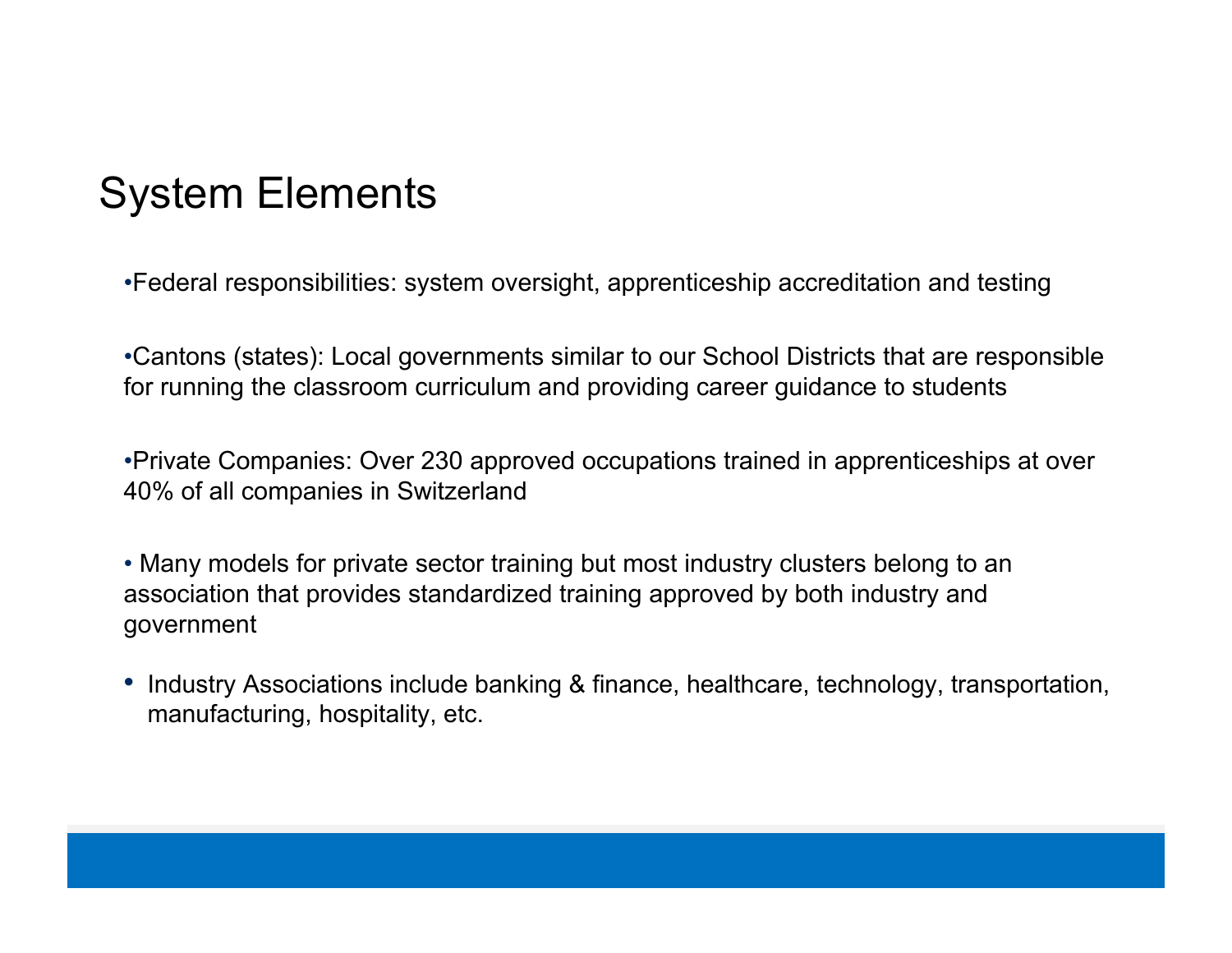## The The Role of Associations

SwissMEM is Switzerland's Engineering and Manufacturing Association:

- Identify competencies
	- Re-evaluate every 5 years
- Develop training guides and assessments
	- Recognized by Confederation for VET Diploma and Baccalaureate Degrees
- Assist in development of apprenticeships
- $\bullet$ Support trainers within companies
- Build and support intercompany training centers and other industry specific schools

#### Swissmem

is responsible for the following VET programs:



**Mechatronic Engineer (4y)** 











Electronic Engineer (4y)

**Technical Design Engineer (4y)** 

**Polymechanical Engineer (4y)** 

Apparatus Engineer (4y)

Commercial employee (3y)

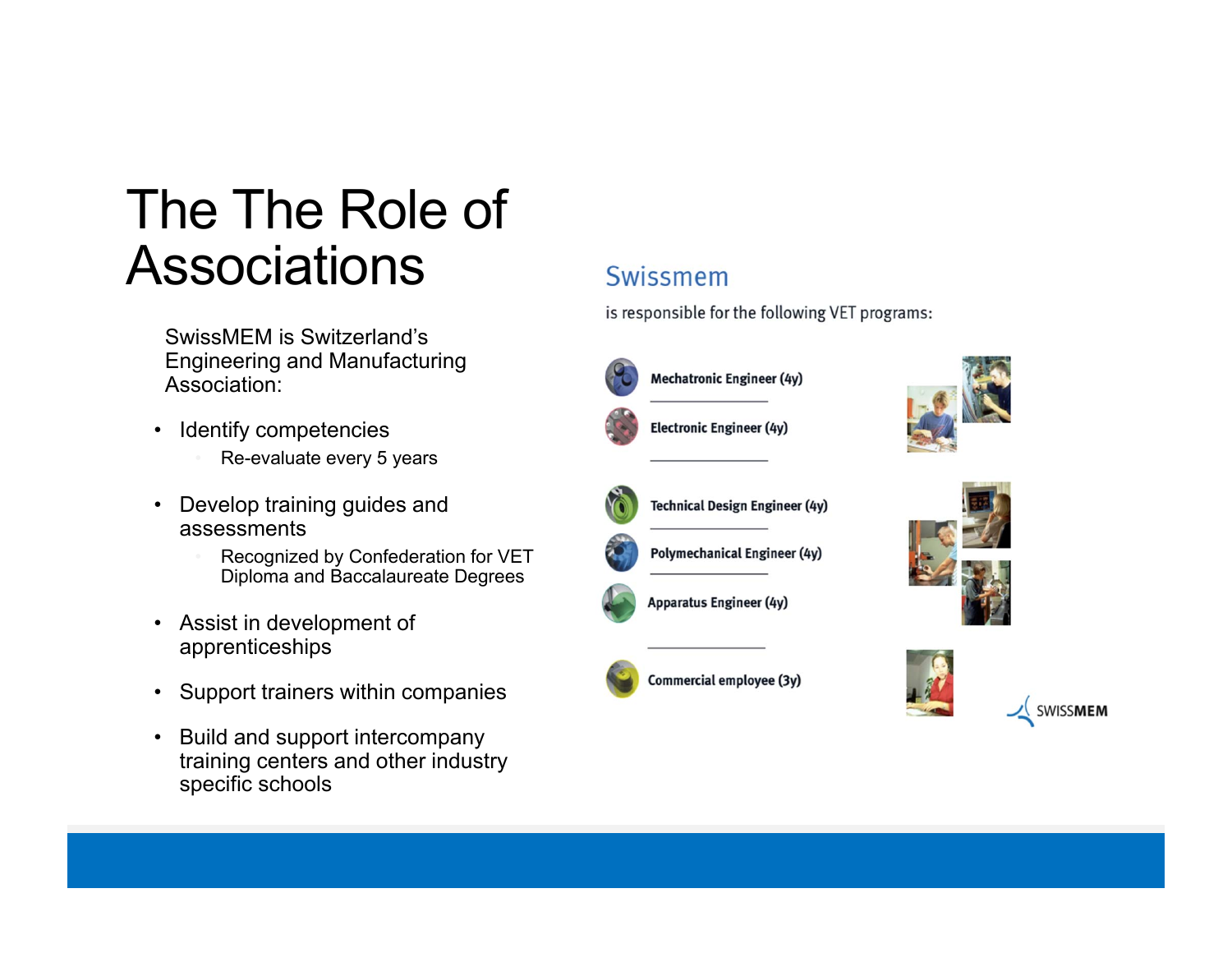## Business ROI

- Savings on recruiting costs
- Training to industry standards = savings on retraining = higher productivity
- Loyalty to company. Typically 30% stay with training company (or return after college)
- Sustainable learning model through paid internships

•Aligned supply and demand of skilled workforce = number of apprenticeships dependent on market demand

• <4% youth unemployment rate

•Costs: depending on industry can be \$20,000- \$100,000 per apprentice for coaches, curriculum and material/equipment

•Canton pays for classroom training (secondary and upper-secondary school)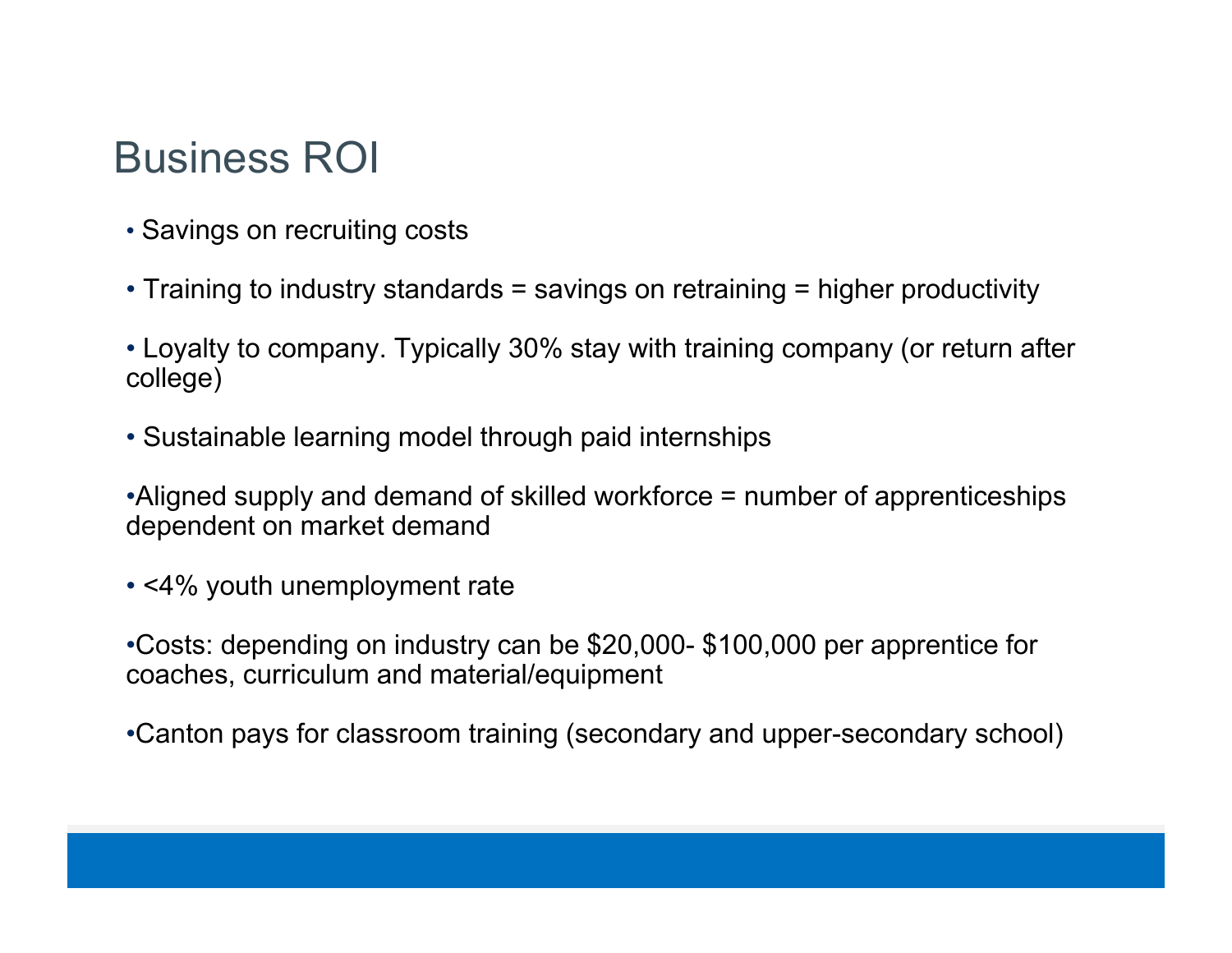## **BASIC**: Adapting the Swiss Model for Colorado

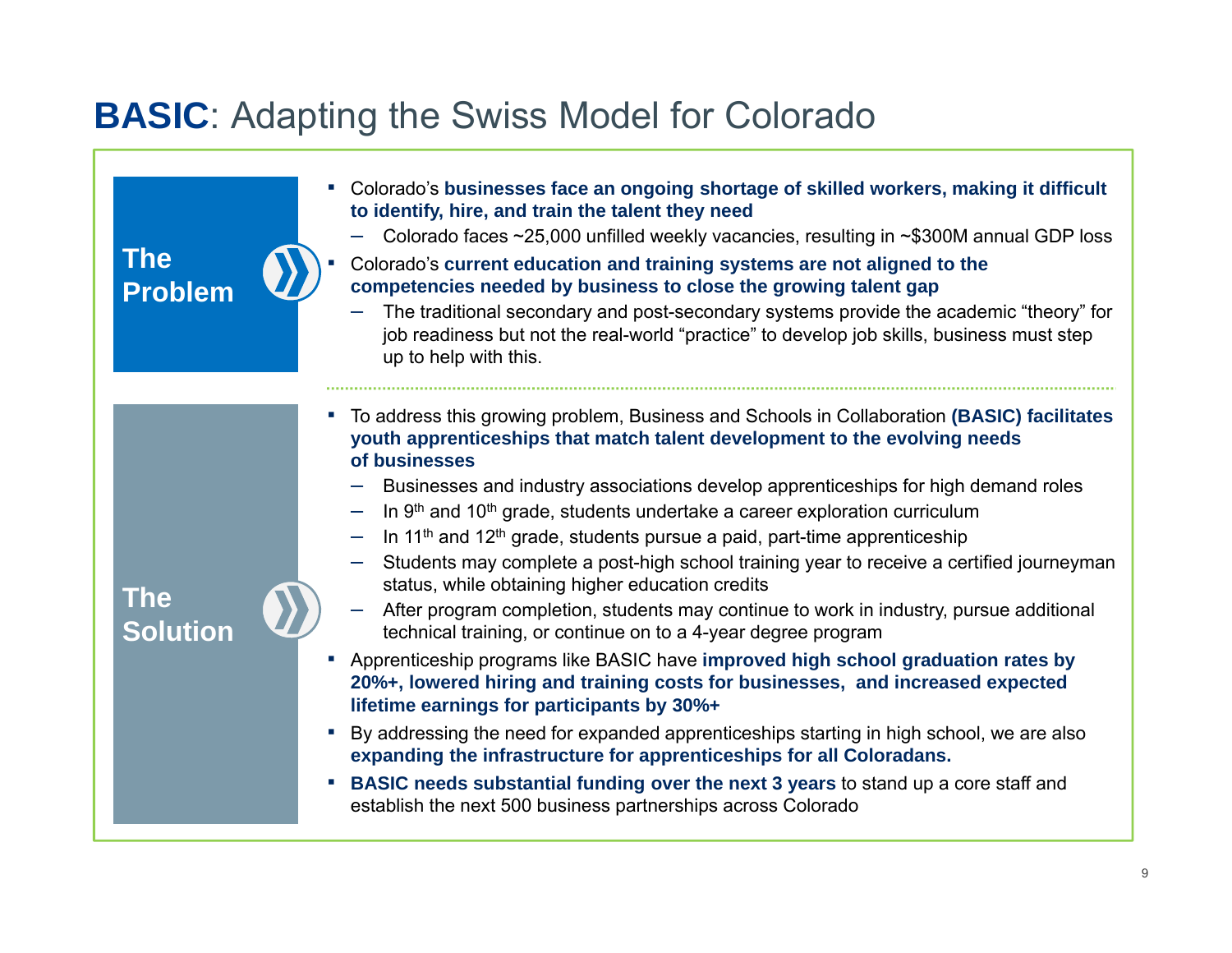## Colorado's businesses struggle to fill key positions, raising the cost of finding and hiring critical talent



Source: CO Dept. of Labor; Center for American Progress Jobs Training Report; Team Analysis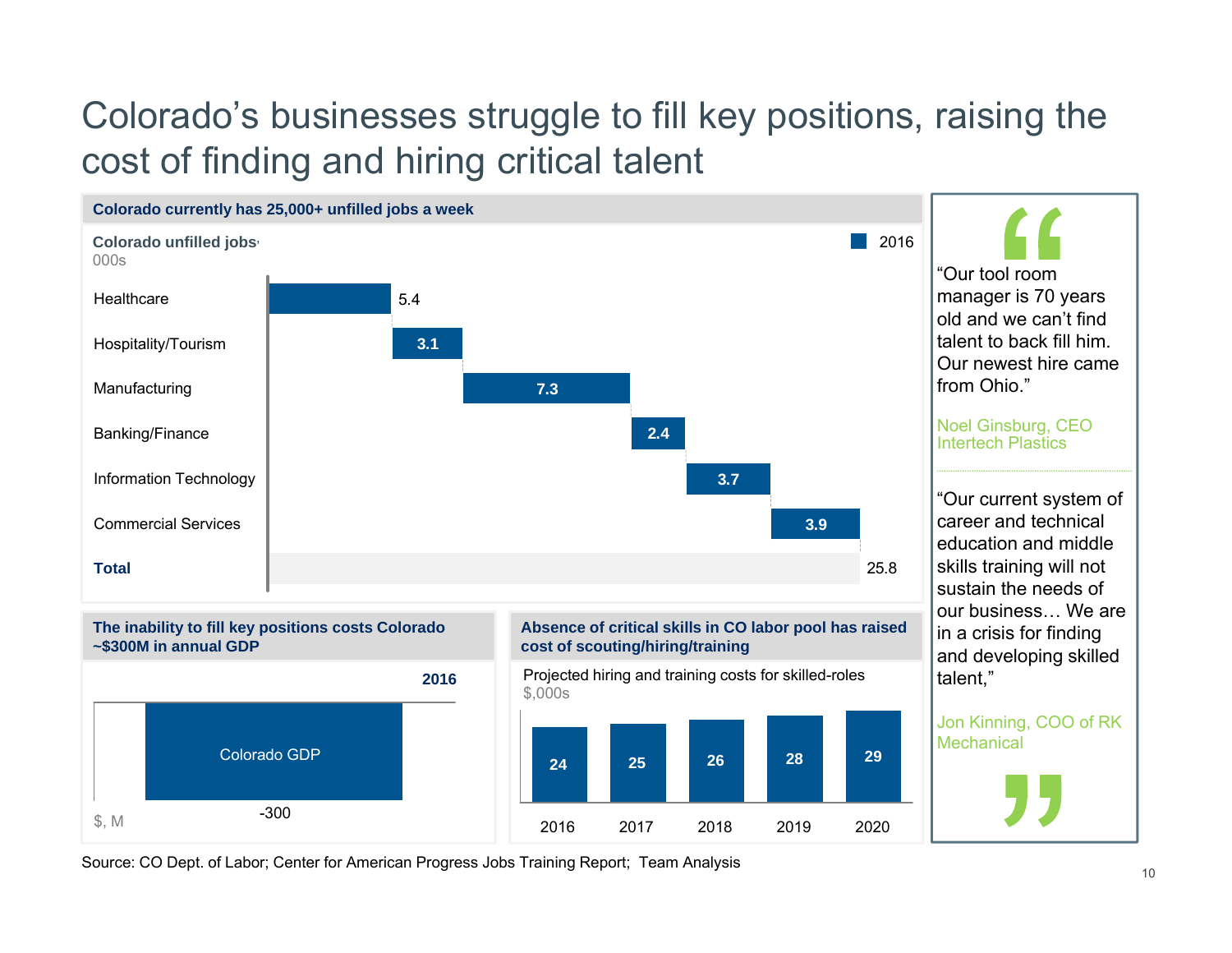RG [6]1

Colorado's traditional education systems leaves some students without a clear and integrated path to a career

**1009th graders begin high school**



#### **Colorado's traditional talent pipeline falls short of preparing the talent needed by business to be globally competitive**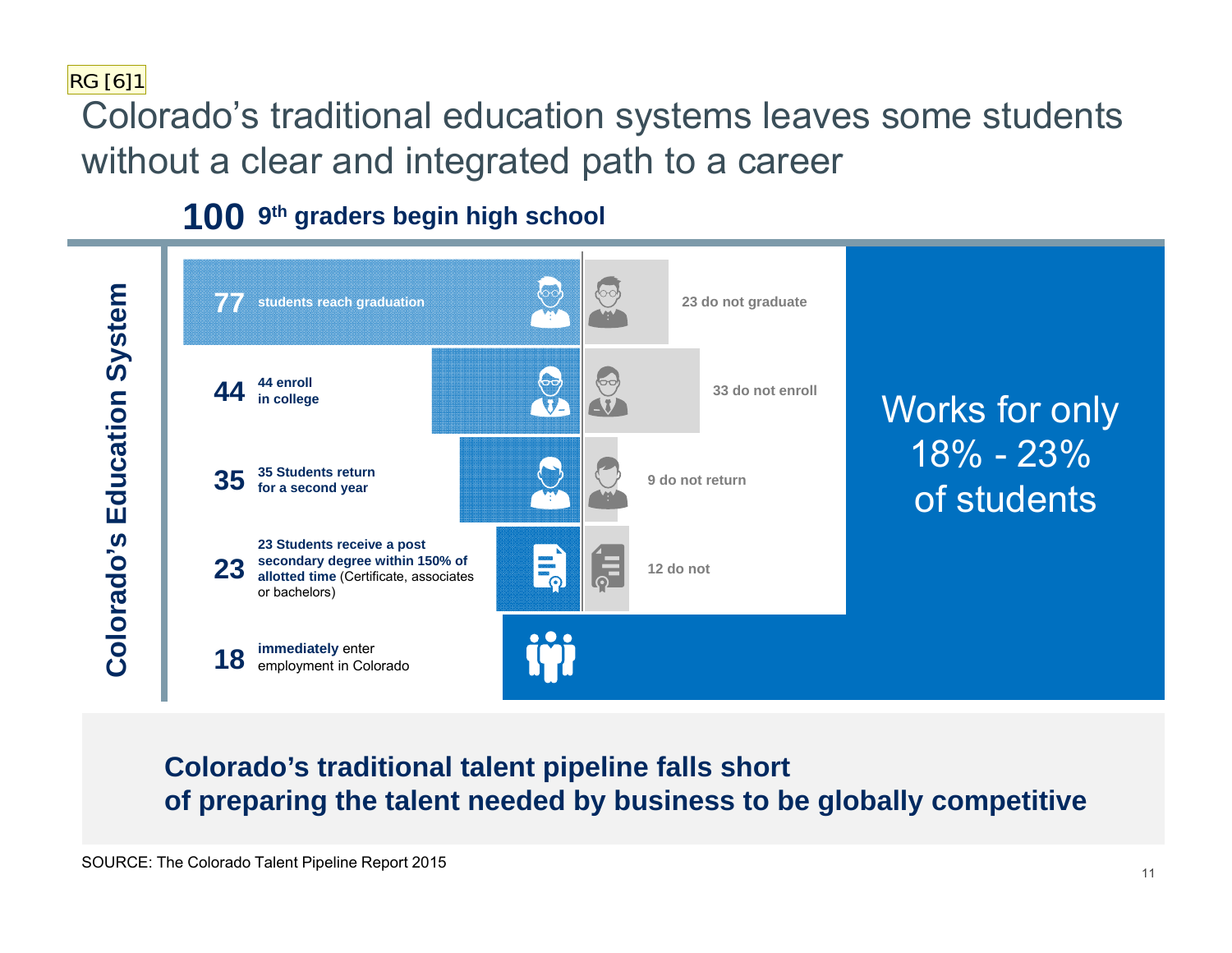**RG [6]1** this looks much better.... Ryan Gensler, 3/28/2016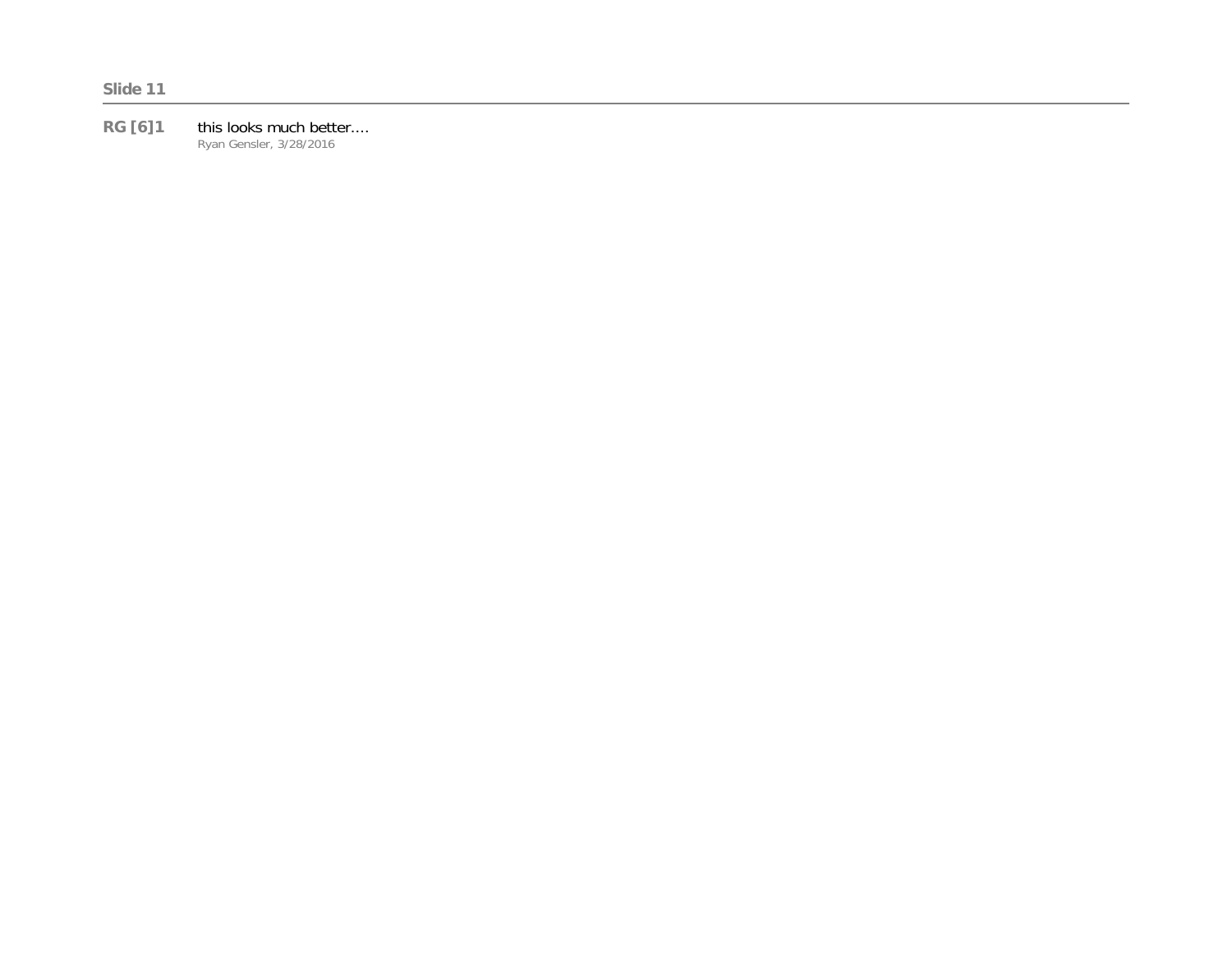## An example of a BASIC Model for High Schools

#### **Example BASIC approach, Grades 9-12 + post-secondary**

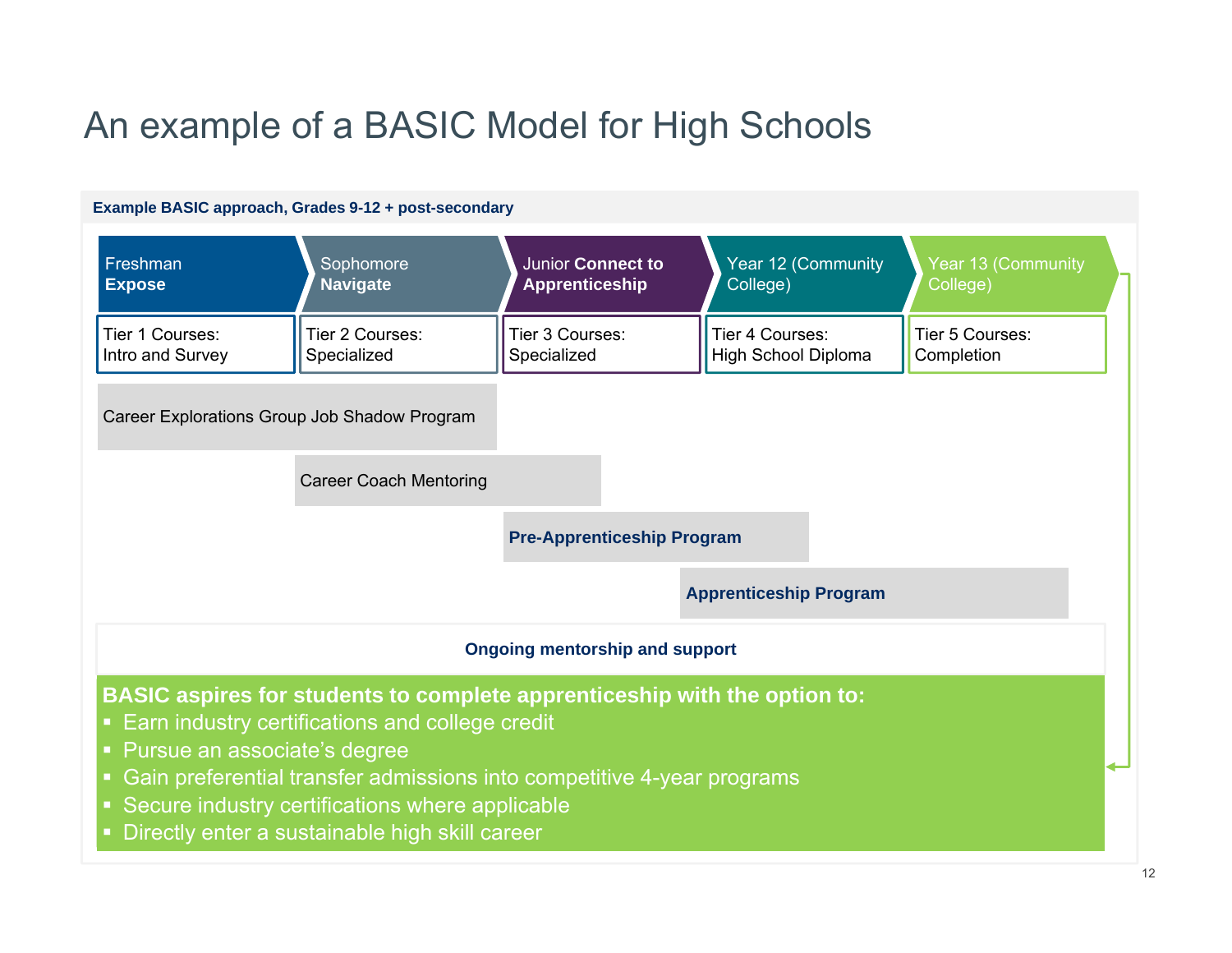## BASIC gives Colorado businesses the tools they need to develop a highly skilled workforce

#### What **BASIC** does

- Turns Colorado's companies into Centers of Learning, allowing students to convert theory into practice through career exploration and apprenticeships 1
- **Creates industry-specific talent** pipelines by defining the competency standards and curriculum needed to prepare for high-demand jobs 2
- **3** Connects businesses and schools, linking talent development with an ever-changing labor market

#### Why BASIC works

Reduces all-in employee hiring and training cost by 20%+1

Remains ROI neutral for participating businesses due to student productivity  $^2$ 

Delivers 23X lifetime return 3 on taxpayer dollars invested in education and workforce training

Provides program graduates with a median annual wage of  $\sim $50,000^{4,5}$ 

Increases participants' high school graduation rate from 77% to 93%6,7,8

<sup>1</sup> Boushey and Glynn "There are Significant Business Costs to Replacing Employees" 2012. 2 Canadian Apprenticeship Forum, "It Pays to Hire an Apprentice: Calculating the Return on Training Investment for Skilled Trades Employers in Canada" 2009. 3 Hollenbeck 2012 Washington workforce training results by program. 4 US Department of Labor Employment and Training Administration. 5 Washington State Workforce Training and Education Coordinating Board: Significant variation in median wages for apprentices exists; apprenticeship participants' median wage is \$28.61 while the lowest quartile earns \$17.85 and highest above \$38.40. 6 CO Dept of Education. 7 US Dept of Education. 8 Civic Enterprises et al., *Building a Grad Nation: Progress and Challenge in Ending the High School Dropout Epidemic: Annual Update*, 2015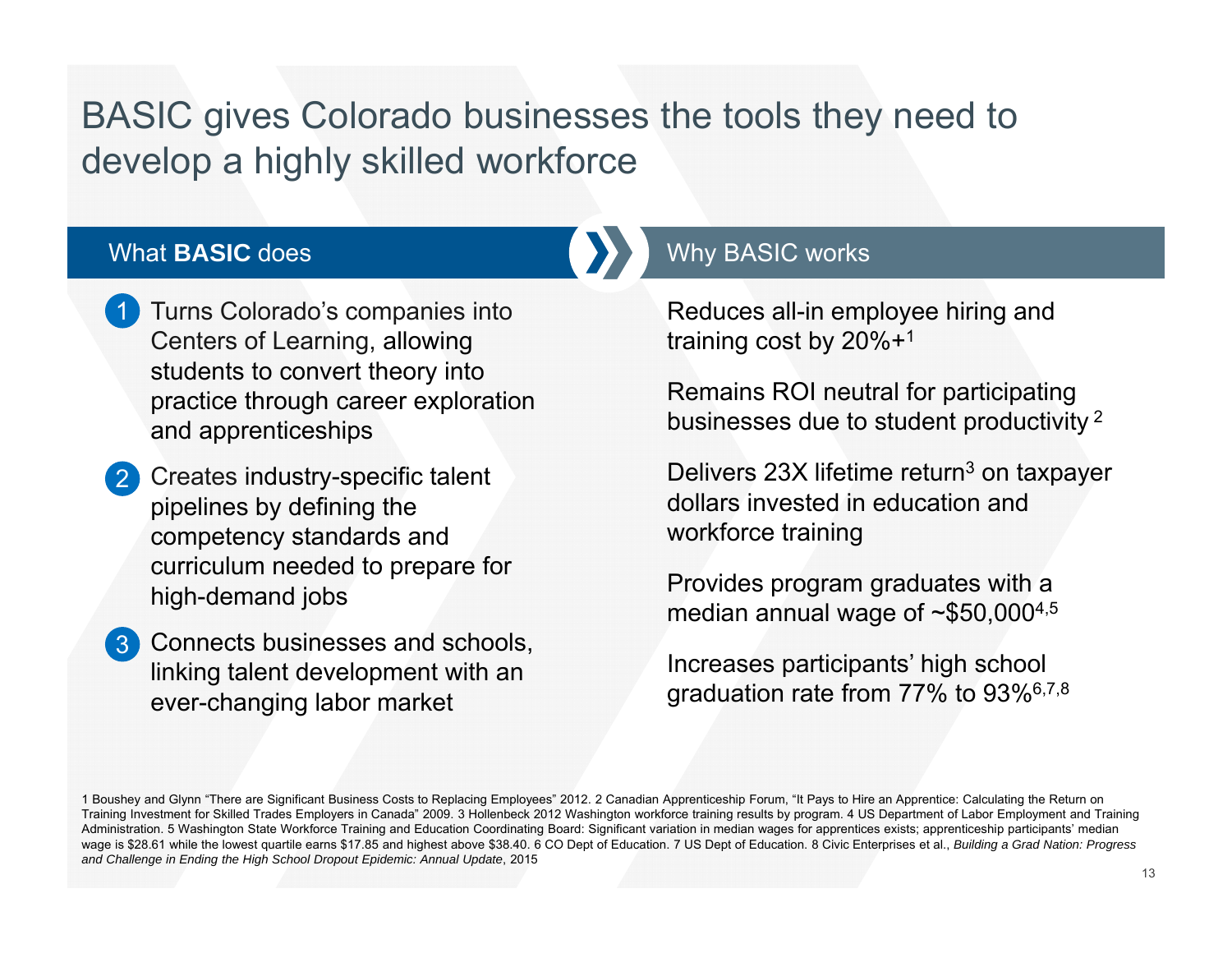## BASIC matches talent development to talent need and puts business in the driver's seat

#### **Government:**

- Provide legislative support, incentives, and funding; support the standardization of BASIC across Colorado
- **E** High-level vision and coordination from BEL Commission
- Develop and expand sector partnerships
- Build on existing models

#### **Industry Associations:**

- Develop competency standards and curricula
- Leverage sector partnerships to deepen involvement and connections in all regions
- Provide C-COLs with training protocol and guidelines

#### **Businesses:**

- Provide apprenticeship opportunities for students to blend theory and practice
- Gain certification as Centers of Learning (C-COLs) to host and hire apprentices
- Fill talent pipelines through engaging career exploration and apprenticeship training
- Support student recruitment/outreach in region
- Develop industry competency standards and curricula based on talent needs

#### **Schools:**

- Teach the theory that underpins industry practice
- ▪ Provide career guidance and exploration
- **EXEC** Facilitate entry into apprenticeship programs
- **E** Assist in the development of and evolution of competency-based curriculum

#### **Post-Secondary Education:**

- ▪ Partner to help determine appropriate higher education pathway for each student
- Facilitate stackability of work-based and classroombased credits
- Adjust content focus to reflect evolving industry competency standards and curricula

#### **Parents and Students:**

- Actively participate in career exploration
- Learn about all opportunities for educational and career planning
- Proactively seek opportunities
- Fulfill commitments to educational, and workbased learning experiences

**Community-Based Organizations and Workforce Centers:**  Provide complementary services and programs

to support students

**BASIC** improves Colorado's talent pipeline by building an aligned, compatible system of skills-based certifications, credentials & degrees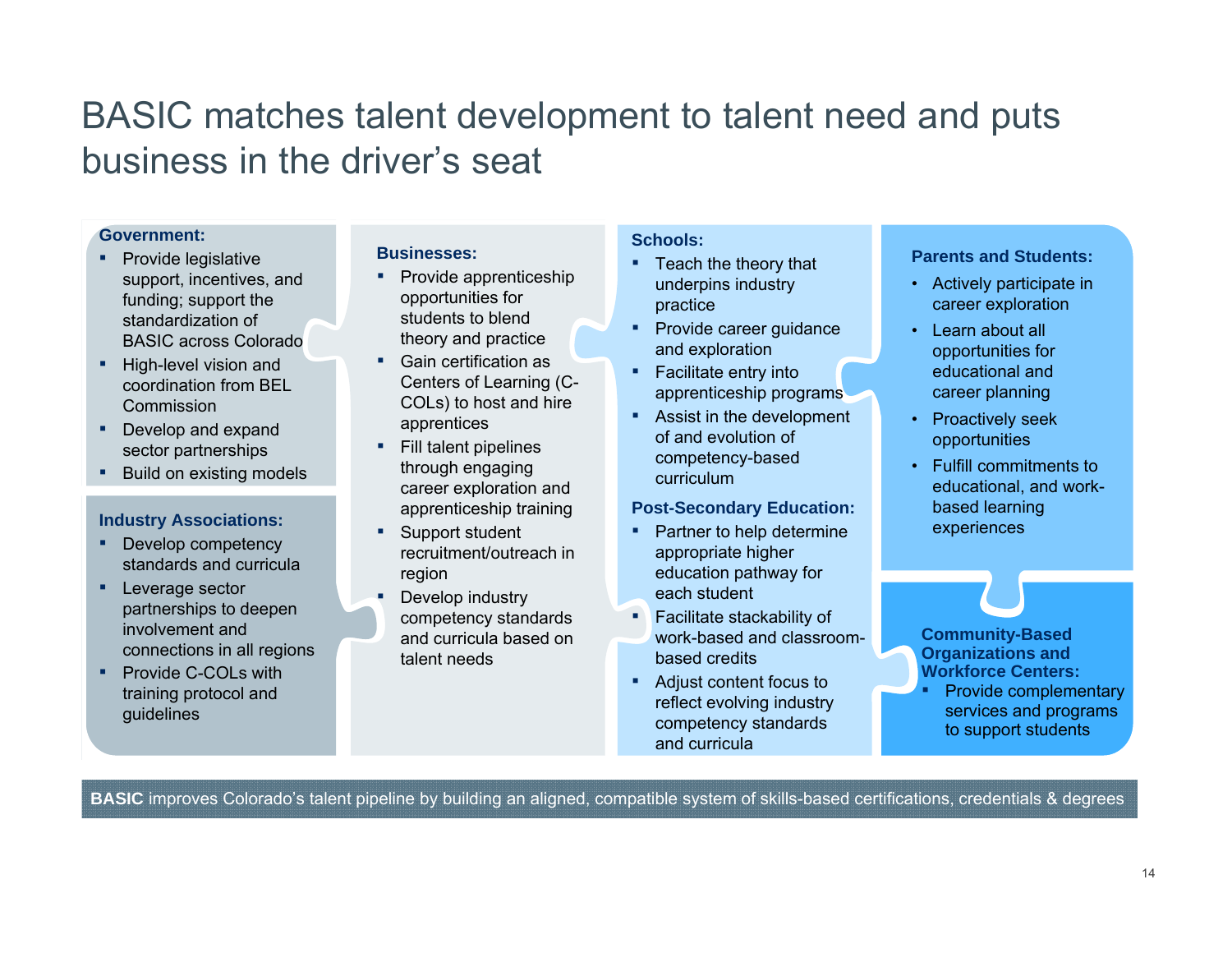#### RG [9]1

## BASIC is positioned to play a key role in Colorado's emerging workforce development ecosystem

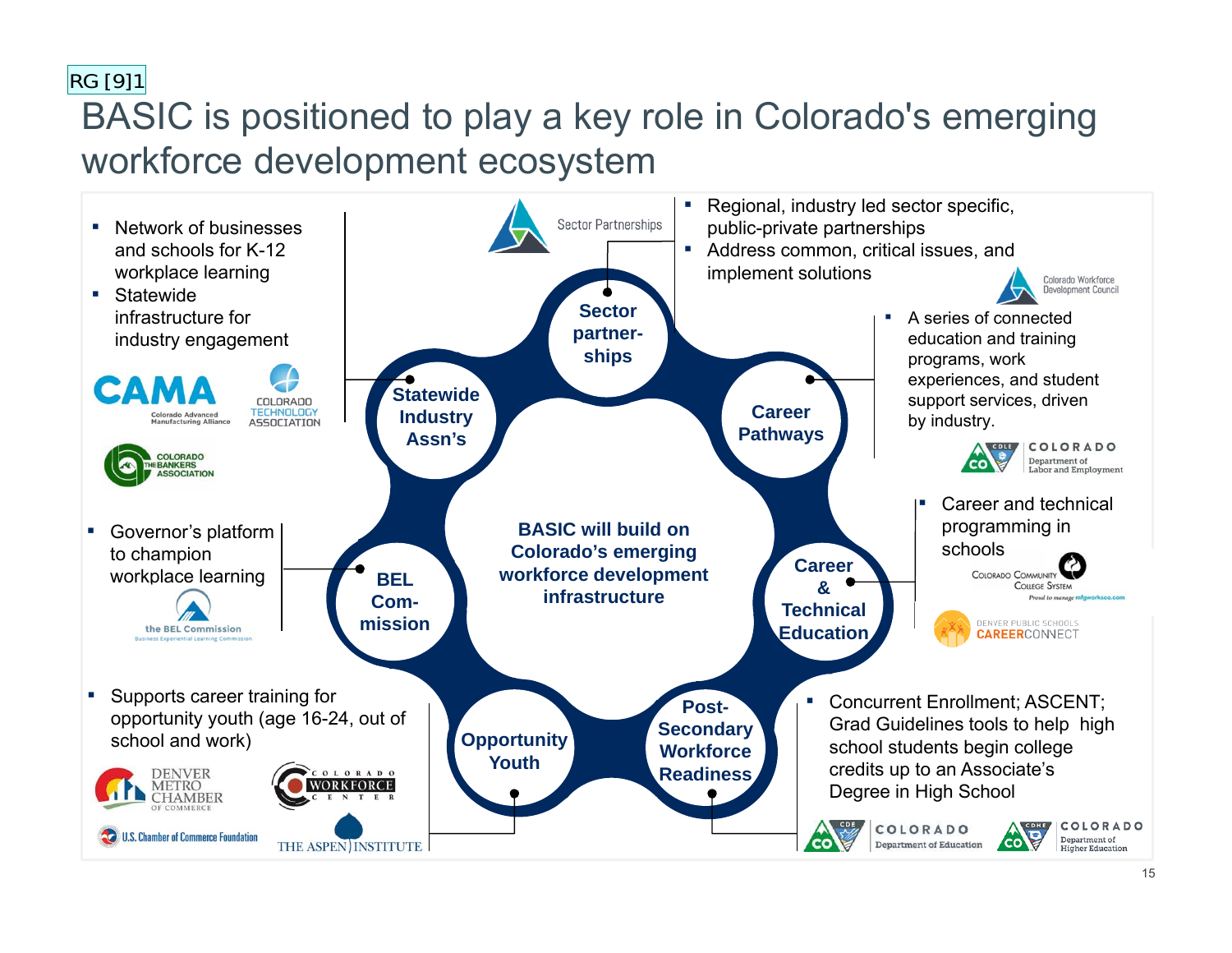#### **RG [9]1** Do we need to add Skillful? Ryan Gensler, 3/28/2016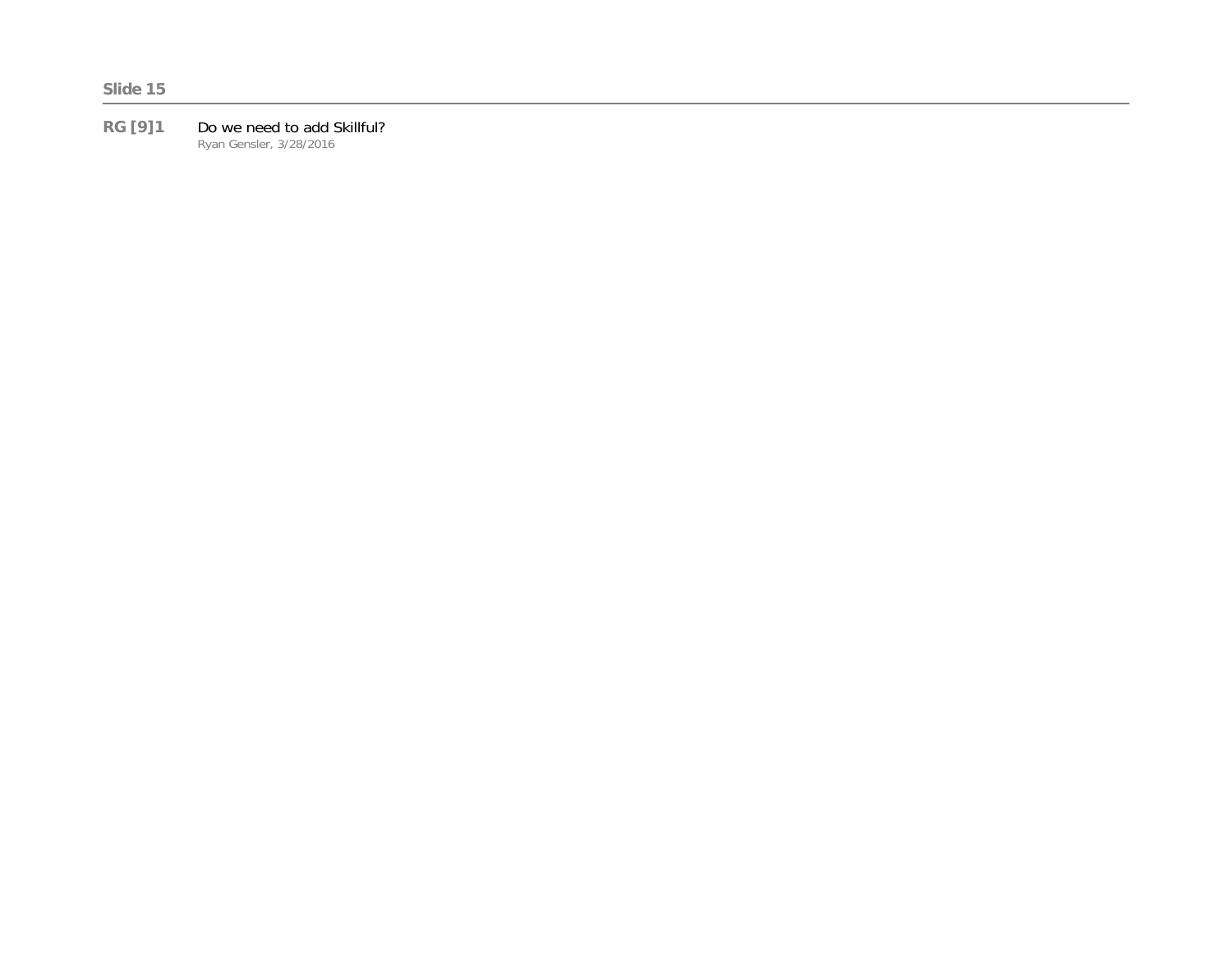## Leading businesses across the state have partnered with BASIC



1 Partnership in progress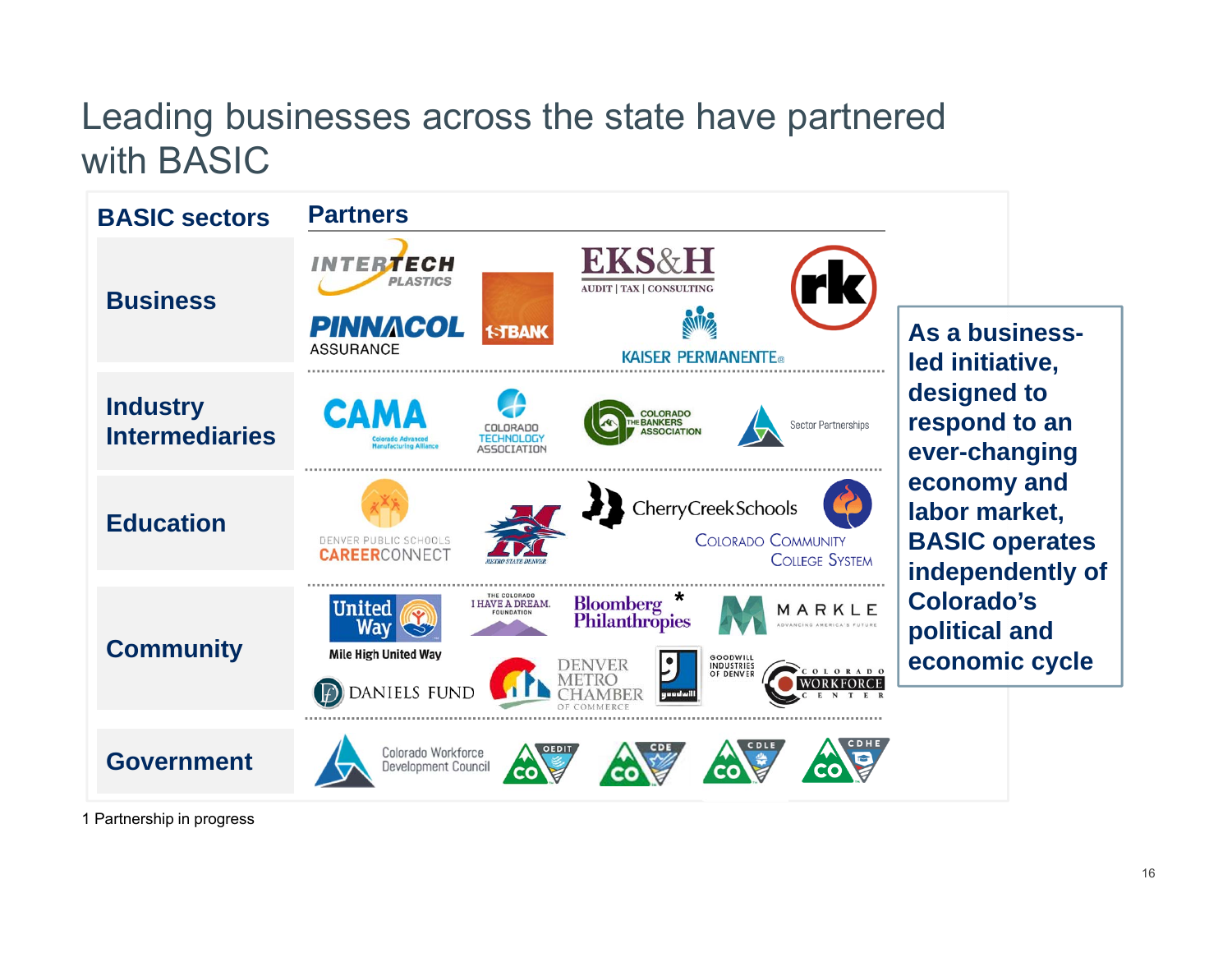## Over the next 10 years, BASIC will evolve from the pilot phase to national leadership in talent development